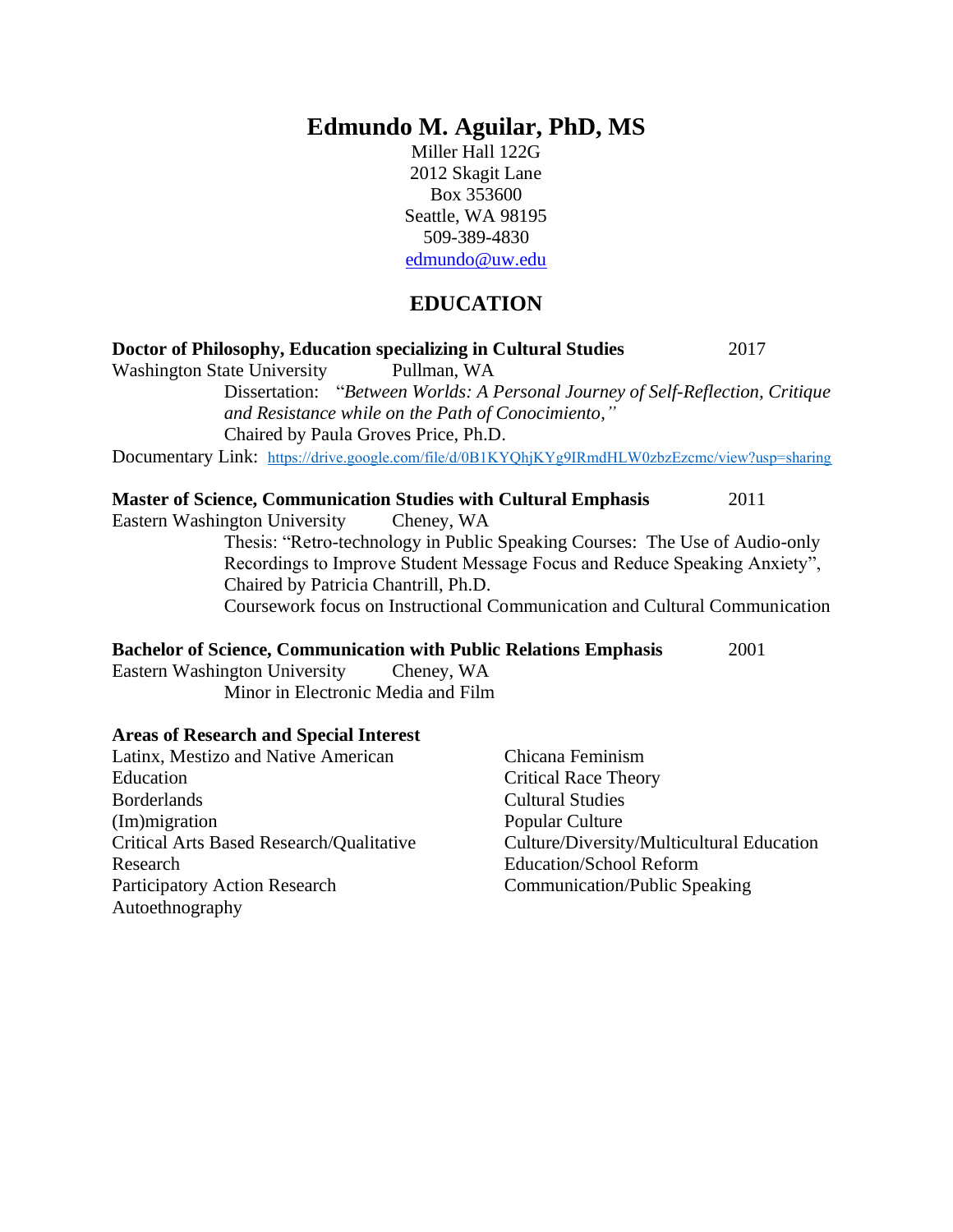## **TEACHING EXPERIENCE**

#### **Education, Communities, and Organizations Fall 2021-Present**

Assistant Teaching Professor, University of Washington

Teaching three sections of an undergraduate senior capstone course. ECO major prepares students to use content knowledge and skills in human development, equity studies, learning across contexts and organizational change when working with communities and organizations to achieve their goals.

#### **Researching Race and Culture** Spring 2020-Present

Adjunct faculty, Eastern Washington University

Teaching one section of an undergraduate Race and Culture Studies research course as the instructor of record. The purpose of this course is to help the student develop a general understanding of the research methods commonly used to gain and extend knowledge about race and culture. Students gain exposure to theory, knowledge and techniques that increase their effectiveness in thinking about consuming and conducting research about race and culture. The course is designed to be both an application and a theory course with the emphasis on gaining an initial understanding of the research processes.

#### **Liberation and Social Change** Spring 2019-Present

Adjunct faculty, Eastern Washington University

Teaching one section of an undergraduate Race and Culture Studies course as the instructor of record. This course examines the ageless social liberation movements and struggles to be free through change: free to be critical of one's condition; free to express oneself without fear of retribution; or free from social, economic, political or religious oppression. It examines social change as it refers to an alteration in the social order of a society. This course is designed to focus on the liberation struggles, movements and social change of those historically marginalized populations in the U.S.

#### **The Rise of Mass Incarceration** Spring 2019-Present

#### Adjunct faculty, Eastern Washington University

Teaching one section of an undergraduate Africana Studies course as the instructor of record. This course examines mass incarceration in the United States. African Americans are incarcerated in state prisons across the country at more than 5 times the rate of whites. Mass incarceration also impacts the way urban and suburban spaces have evolved, electoral maps are drawn, social movements are made and unmade, cultural norms and identities are forged and reinforced, and sexuality is profiled and policed.

#### **Immigration and Social Justice Spring 2019-Present**

Adjunct faculty, Saybrook University

Teaching one section of a graduate immigration course as the instructor of record. This course seeks to provide historical context to current debates over immigration reform,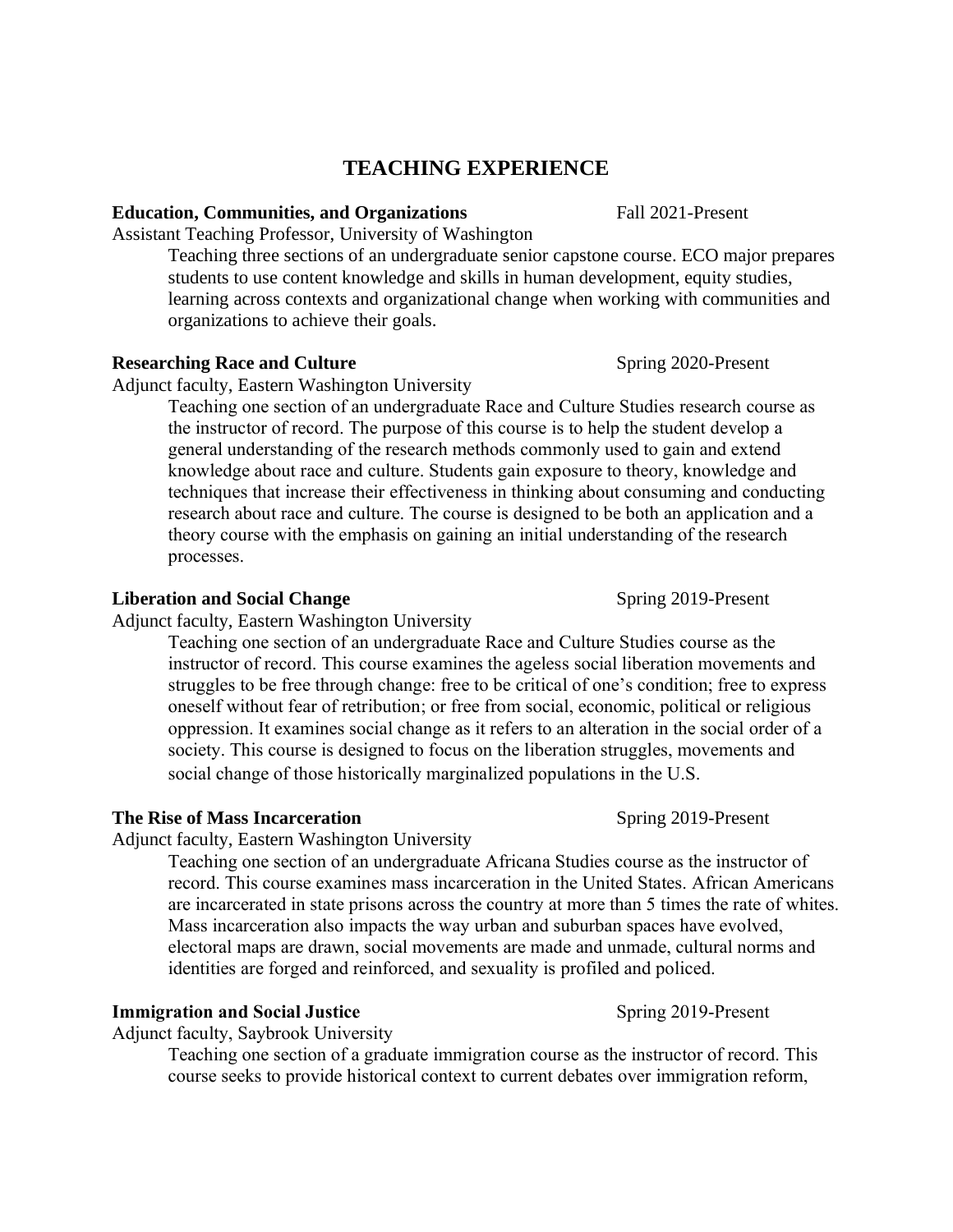instructor of record. Instruct students about social stratification in the United States through the prism of race, privilege, and power. The course analyzes how social structure and ideology maintain social inequality. Specifically, it examines the ways in which the American economic, political and social systems perpetuate and reinforce inequality based on differences in class, race, culture and gender, and access to power.

integration, and citizenship. The course covers the historical and systemic context for understanding contemporary immigration politics, including xenophobia, immigration and citizenship policy debates, and border issues. The course will explore the current experiences and needs of refugees, including the intersection of immigration policy with

Taught two sections of an undergraduate Race and Culture Studies course as the

#### **Introduction to Race and Culture** Fall 2017-Present

Adjunct faculty, Eastern Washington University

Adjunct faculty, Eastern Washington University

Taught seven sections of an undergraduate Race and Culture Studies course as the instructor of record. Introduce students to the general concepts regarding race, gender, class and culture and how these social formations overlap and intersect. The course is specifically designed to discuss at length the social construct and the lived realities of race and culture and how global diversity, the richness of culture, and complexities that internationalization and globalization impact our current realities.

#### **Learning and Development** Fall 2015-2017

Adjunct faculty/Teaching Assistant, Washington State University

issues of race, and gender inequality and discrimination.

Taught 10 sections of an introductory teaching and learning course for five semesters as the instructor of record. Instructed prospective teachers with opportunities to articulate assumptions about teaching and learning, examine the theoretical foundations of learning theories, construct personal theories regarding what it means to teach and learn, and relate these ideas to contemporary issues in education.

#### **Multicultural Education** Fall 2016-Spring 2017

Adjunct, Central Washington University

Taught 3 sections of an online multicultural education course as the instructor of record. Instructed prospective teachers with opportunities to articulate assumptions about cultural awareness at the individual and systemic levels and to promote equality, anti-racist behaviors, and social justice in educational practices.

#### **Introduction to Speech Communication** Spring 2012-Fall 2013

Adjunct faculty, Gonzaga University

Taught five sections of an introductory communication course for two semesters as the instructor of record. Instructed students in public speaking, interpersonal communication norms, and group communication. Designed a new syllabus and class material for each class, and also used a video camera to help students build on their speaking skills.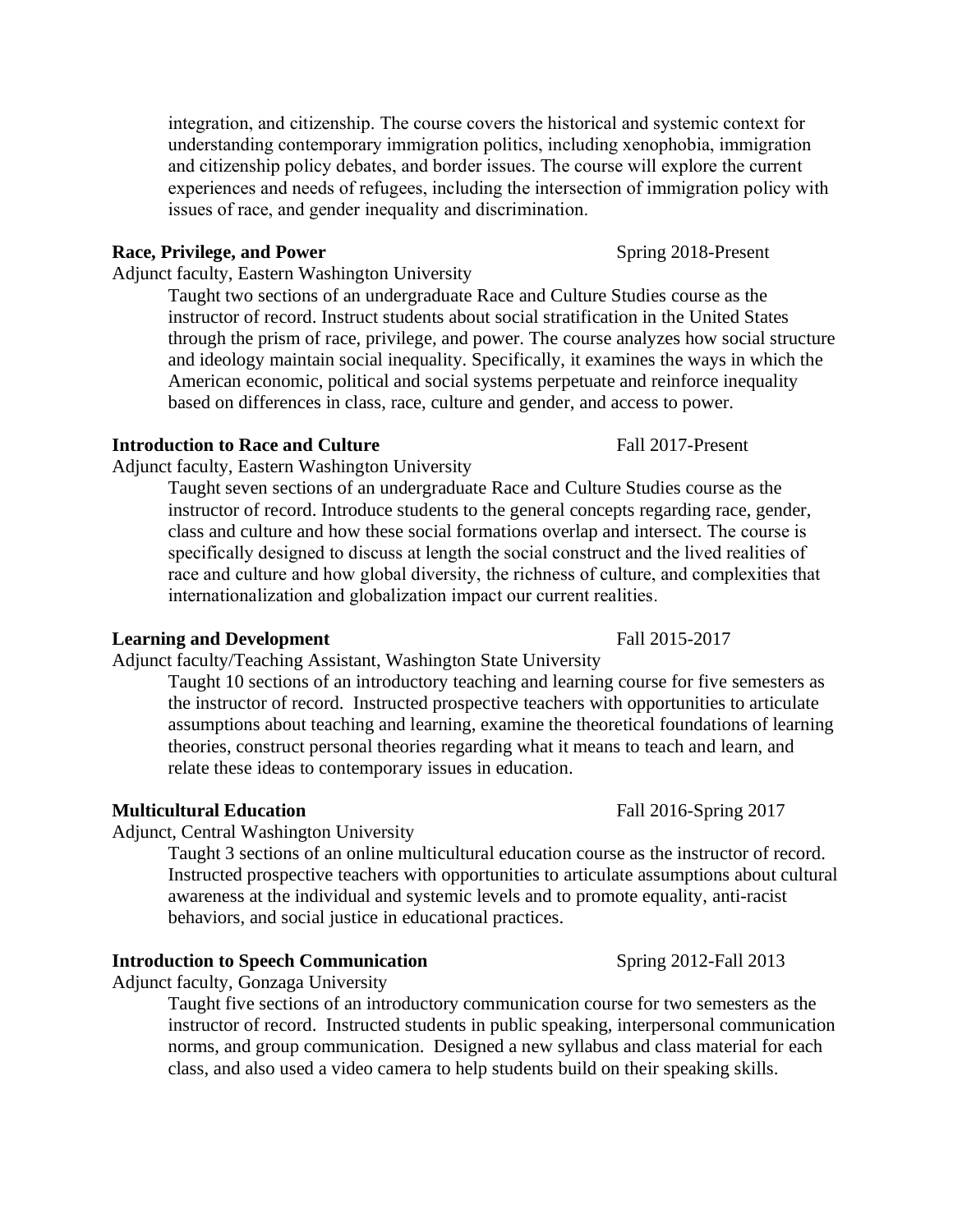# Graduate Studies Assistant, Eastern Washington University

Taught 3 sections of introductory communication course for 3 quarters as the instructor of record. Instructed students in public speaking, interpersonal communication norms, and group communication. Designed a new syllabus and instrument for use of taped speeches to facilitate self- and peer-assessment of speaking and to potentially lower students' communication apprehension. Assigned grades on a 4.0 scale.

## **Communication, Community, & Citizenship** Winter 2011-Spring 2011

Teaching Assistant, Eastern Washington University

Assisted the instructor of record in creating an introductory video to provide students with foundational understanding of a service-learning course.

## **Mass Media in the Information Society** Spring 2011

Teaching Assistant, Eastern Washington University

Assisted the instructor of record in maintaining the class roster, attending class and grading assignments for an enrollment of 80 students.

# **Grants and External Funding**

**The College of Social Sciences/ASEWU: Student Government/Student Activities Involvement & Leadership, Eastern Washington University \$2200 Winter 2020** External Funding to bring an Anti-Oppression/Mass Incarceration Workshop for EWU students and community members to attend. Cheney, WA.

**Department of Race and Culture Studies, Eastern Washington University \$1000** Fall 2017 Conference grant for four Race and Culture Studies students to attend the 2017 Globalization, Diversity, and Education Conference in Spokane, WA.

**Department of Teaching and Learning, Washington State University \$500** Spring 2016 Travel grant to conduct interviews and gather data for dissertation research in Los Angeles, California.

**Department of Teaching and Learning, Washington State University \$500** Spring 2014 Graduate support grant to conduct participatory action research (Photovoice) for pilot study in Spokane, Washington

# **MENTORSHIP/STUDENT SUPERVISION**

**Spokane Co. Juvenile Court Visitation Mentor** Fall 2019 – Present

Provide youth in detention center positive and responsible mentorship. Engage and empower them by listing and being an adult role model who is culturally aware and sensitive to their lived experiences. In attempt to lower recidivism, visitation increases their options in life by support and encouragement, in order that they become successful when they reenter society.

**McNair Mentor** Winter 2018 – Spring 2018

#### **Introduction to Speech Communication** Fall 2010-Spring 2011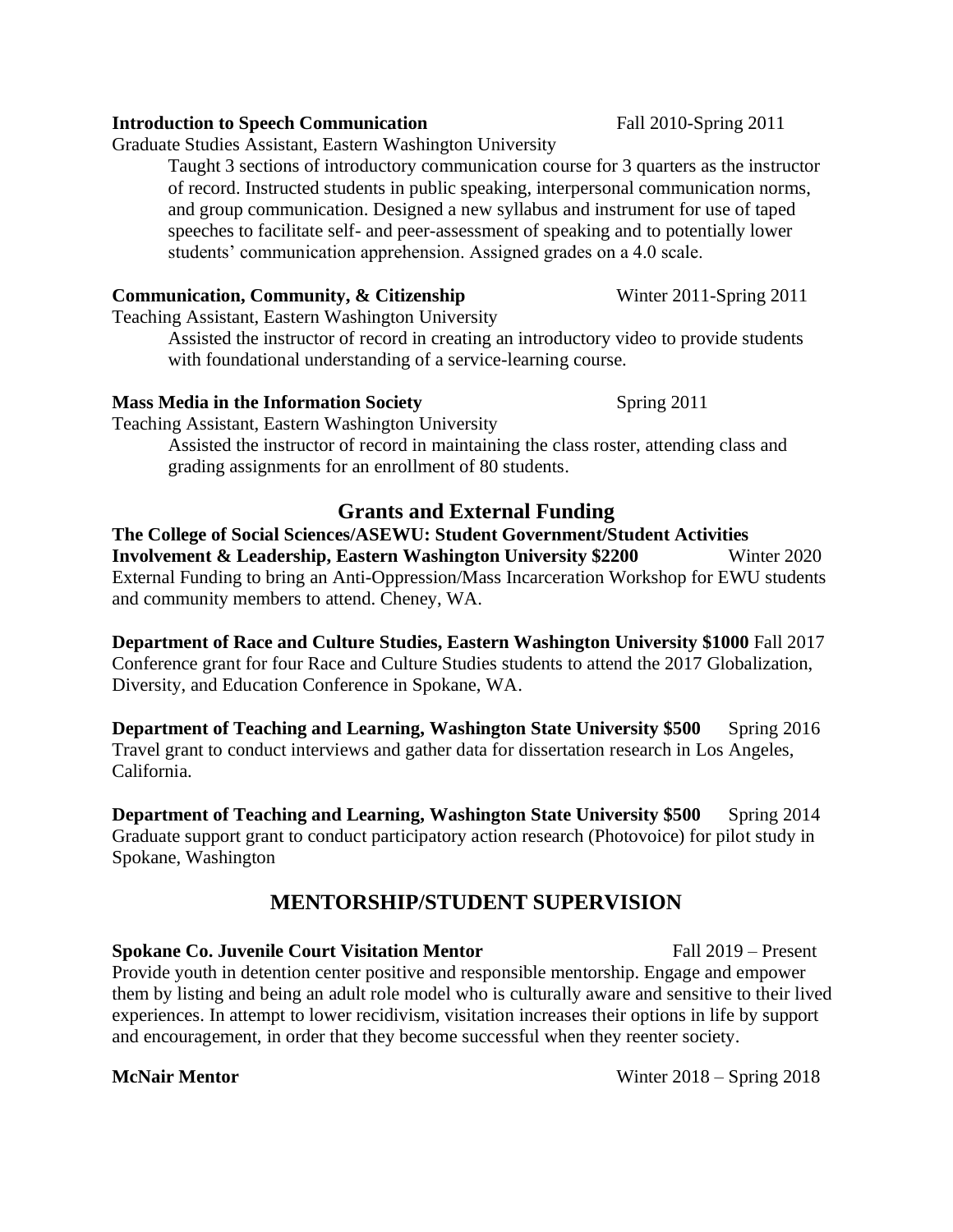As a mentor to a Latinx McNair Scholar, I provided direction, instruction, and support in a research project which ultimately landed her a 5-year guaranteed funding Ph.D. program at Michigan State University. This support is offered by introducing the student to the literature in her area of interest, problem statement, methods, IRB, findings, and discussion. I also assess the scholar's progress, strengths and weaknesses through the mentorship.

#### **McNair Mentor** Winter 2018 – Spring 2018

From Adolescence to Adulthood: Understanding the Reality of Substance Use in a Latinx Community. Mentored and advised a McNair scholar with an undergraduate ethnographic research project in which she presented at the National Conference on Undergraduate Research (NCUR), Edmond, OK.

## **Student Research Mentor** Fall 2017 – Spring 2018

Boarding Schools Then and Now: How Washington State Public Schools are Continuing to Assimilate Native Students. Advised a Native Gonzaga student with an undergraduate research project in which he is expected to present at international/national conferences, Spokane, WA.

## **Student Research Mentor** Fall 2017 – Spring 2018

Countering Academic Disengagement 101: The Need for Ethnic Studies in Education. Facilitated a panel of students in my Race and Culture class in which they presented topics about: Misrepresentation of Puerto Rico Post Hurricane Maria, Lived Experiences of a Black Woman, Culturally Responsive Curriculum in the State of Washington, and Boarding Schools Then and Now. International Globalization, Diversity and Education Conference, Spokane, WA.

## **Student Support Mentor** Fall 2016 – Spring 2017

Facilitated a panel for DACA students in which they informed future and current educators about undocumented students' experiences in K-12 and Higher Education at the Alhadef Future Teachers of Color Conference, Pullman, WA

# **CURRICULUM AND INSTRUCTION**

## **Chicanx Studies, College in the High School, Eastern Washington University**

Consultant, Curriculum and Instruction Specialist Fall 2020 – Present Faculty coordinator for high school teachers providing support and mentorship while teaching Chicanx Studies courses. Also assisted with curriculum alignment, and other support necessary to ensure that EWU HS course matches the EWU course and students have a smooth transition from high school to college.

## **Braided Education Consulting Fall 2019 - Present**

Consultant, Curriculum and Instruction Specialist

Nonprofit organization centering youth voice and adaptive leadership as it relates to organizational change and equity. This organization also provides professional development and environmental leadership.

**WSU-Coeur d'Alene Tribe STEM, Leadership, and Sports Camp** 2013-Present

Curriculum and Instruction Specialist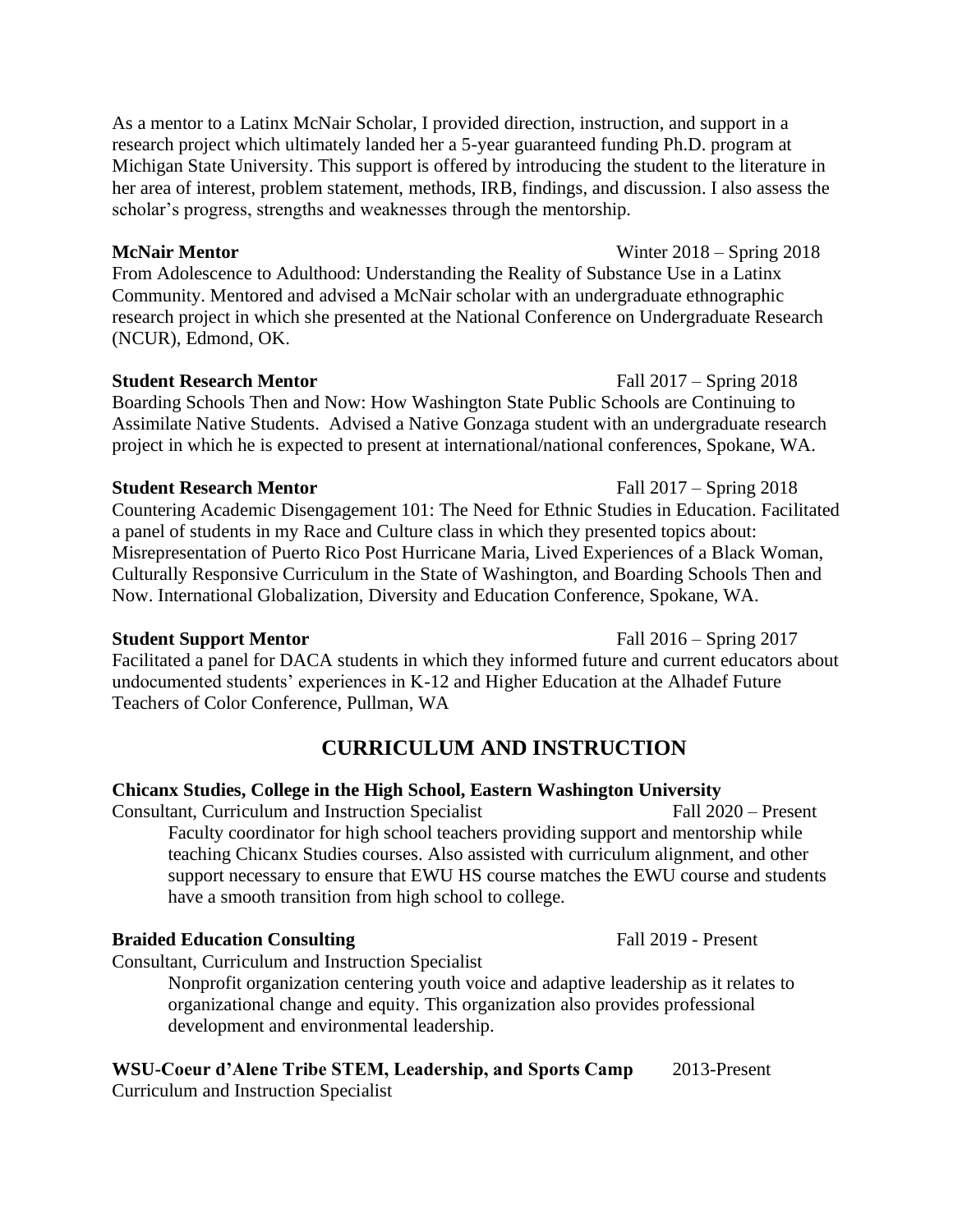Design and implement a culturally relevant curriculum for youth ages 13-17 years old from the Coeur d'Alene Reservation. The purpose is to develop leadership skills, resiliency, and strengthen academic skills. Through participation in team building and sports activities and culturally responsive specialized academic seminars, this one-week residential camp offers students a chance to develop new skills, experience college life, and reflect upon and prepare to meet their goals for the future.

## **PUBLICATIONS**

#### **Peer Reviewed Articles:**

Aguilar, E.M. (Forthcoming 2021) Anzaldua's Path of Conocimiento and COVID 19. Oxford Research Encyclopedia of Education.

#### **Book Chapters:**

Aguilar, E.M. (2018) Between Worlds: A personal journey of self-reflection, critique and resistance while on the path of conocimiento. *This Bridge We Call Communication: Anzaldúan Approaches to Theory, Method, and Praxis*. Lanham, MD: Lexington Books.

#### **Book Reviews:**

Aguilar, E.M. (2013) [Review of the Book Marching Students: Chicana and Chicano activism in education, 1968 to the present, edited by M. Berta-Ávila, A. Tijerina Revilla, and J. López Figueroa]. Aztlan, 38, (2). 267-270.

#### **Public Scholarship:**

Aguilar, E.M. (2020) Unmasking the Monster in US. *Inlander*. Spokane, WA: [https://www.inlander.com/spokane/collectively-we-must-understand-that-we-are-all-in-this](https://www.inlander.com/spokane/collectively-we-must-understand-that-we-are-all-in-this-together/Content?oid=19976366)[together/Content?oid=19976366](https://www.inlander.com/spokane/collectively-we-must-understand-that-we-are-all-in-this-together/Content?oid=19976366)

#### **EDITORIAL ACTIVITIES**

#### **Peer Reviewed Papers**

Aguilar, E.M. (2019) [Review of the paper: A Borderland Methodology/ Una Metodolgía Fronteriza]. Latin American and Caribbean Ethnic Studies

## **RESEARCH EXPERIENCE**

#### **Photovoice: Teenage Voices of Identity and Belonging Fall 2016**

Researcher (Youth Participatory Action Research)

The purpose of study pilot project was to listen to the voices of teenage participants from an after-school program who are marginalized and underprivileged. In this Youth Participatory Action Research, the students took pictures of their surrounding communities and displayed them at an art gallery for the community, community leaders, and anyone interested in listening to their stories. Here is a highlight video of the project: <https://youtu.be/BRWRSW2AO7c>

#### **Graduate School of Washington State University** Fall 2012 – Spring 2015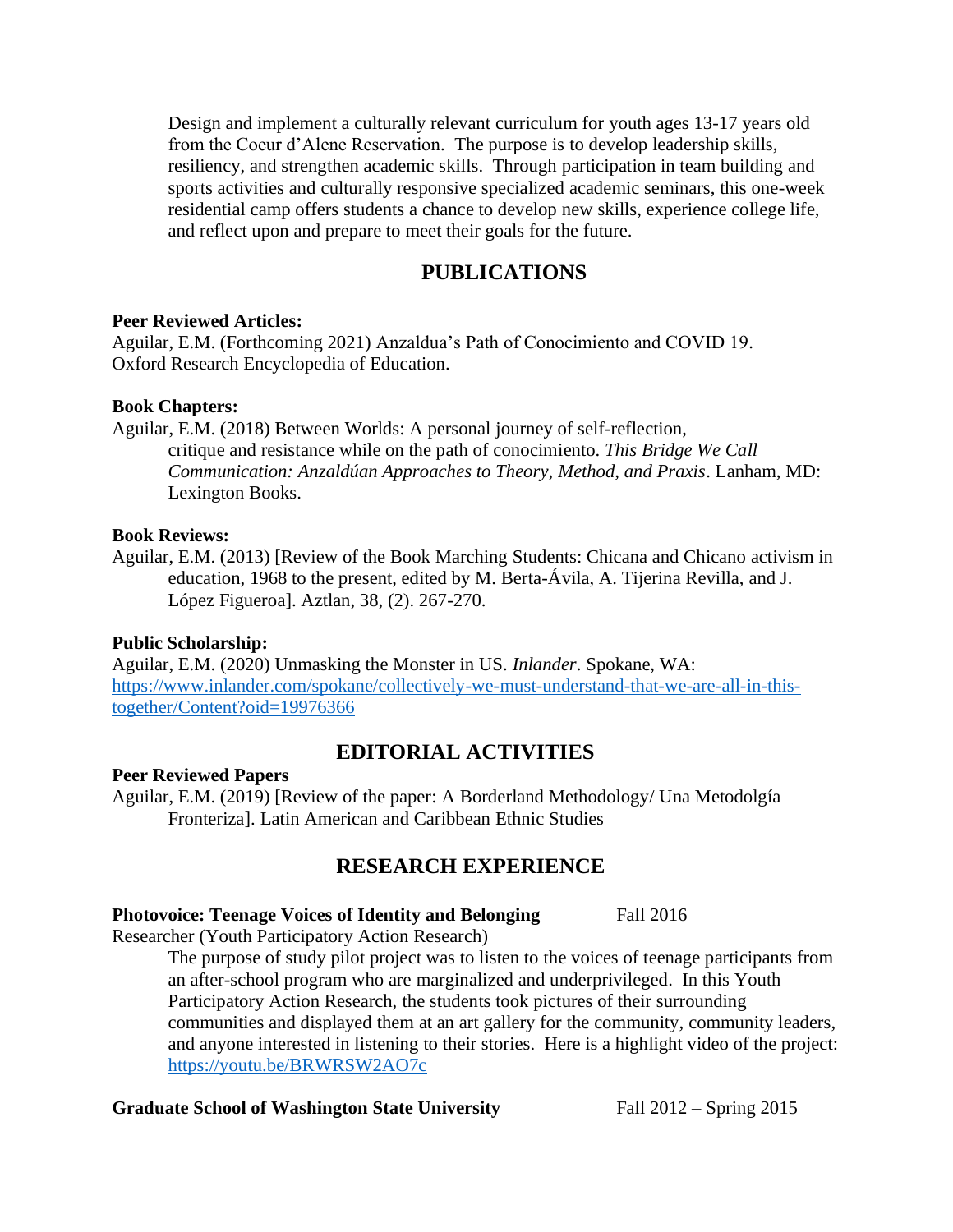#### Research Assistant

Assisted the lead research associate with The Pacific Northwest Alliance for Graduate Education and the Professoriate (PNW-AGEP) grant by combing through and entering data, creating graphs, and participating in meetings with the other alliances. Also assisted in recruiting students from different universities in several states for the Graduate School Department.

### **CONFERENCE PRESENTATIONS**

Aguilar, E.M. (2020) "Media Center for Transformation and Social Change: Centering Marginalized Voices that Counter the Status Quo", Paper presented at International Globalization, Diversity and Education Conference, Spokane, WA.

Aguilar, E.M. (2020) "Borderlands: Navigating and Narrating the Border", Transformation and Social Change Seminar at Saybrook University Residential Conference. San Diego, CA.

Aguilar, E.M. (2019) "Between Worlds" Viewing, Film screening at Jotería Arts, Activism, and Scholarship, Portland, OR.

Aguilar, E.M. (2019) "Critical Service Learning in Higher Education", Paper presented at International Globalization, Diversity and Education Conference, Spokane, WA.

Aguilar, E.M. (2017) "Between Worlds: A Personal Journey of Self-Reflection while on the Path of *Conocimiento"*, Pacific Northwest Foco Conference of the National Association for Chicana and Chicano Studies, Cheney, WA.

Aguilar, E.M. (2015) "The Power of our History in Art", Children of Atzlan Sharing Higher Education Conferece Pullman, WA.

Aguilar, E.M. (2015) "This is Who I am": Visual Counter Narratives from Schitsu'umsh Youth, American Education Research Association, Chicago, IL.

Aguilar, E.M. (2015) Hip Hop Showing Love and Building Communities: Tupac's Legacy Continuing to Empower. Paper presented at International Globalization, Diversity and Education Conference, Spokane, WA.

Aguilar, E.M. (2014) This Just In: Mass Media's Malice Intent on Black Bodies, Paper presented at International Globalization, Diversity and Education Conference, Spokane, WA.

Aguilar, E.M. (2013) Breakin' the Norm: Chicano/Latino Males Resisting the School to Prison Pipeline, Workshop presented at Children of Atzlan Sharing Higher Education Conferece, Pullman, WA

Aguilar, E.M. (2011) On the Mic: Differences in Students Perceptions of Speech Performances via Variable Recording Technology. Workshop presented at Northwest Communication Association, Coeur d'Alene, ID.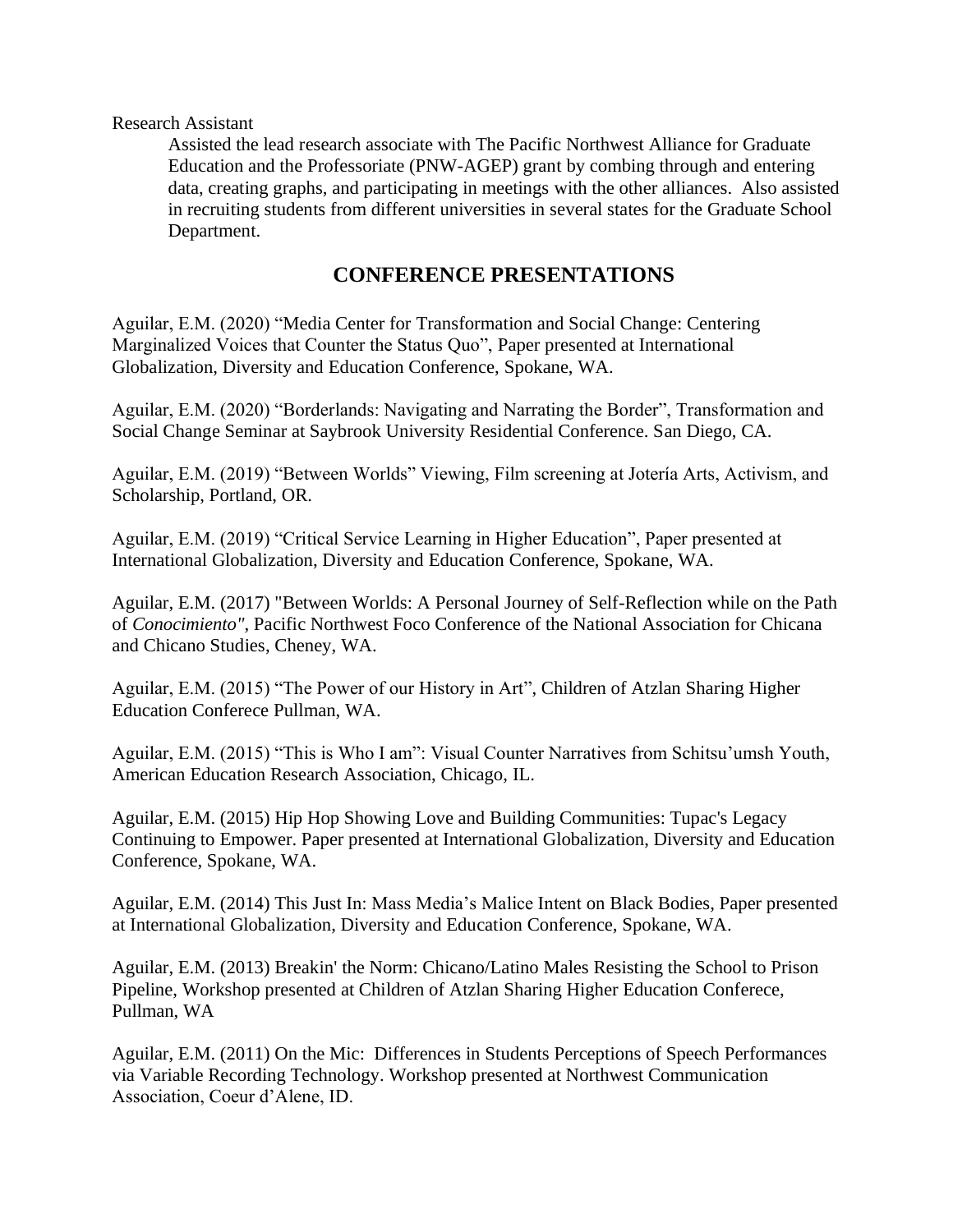## **WORKSHOP PRESENTATIONS**

Aguilar, E.M. (2019) "Empowering Latino Youth", Workshop presented for non-profit organization Latinos en Spokane, Spokane, WA.

Aguilar, E.M. (2019) "Diversity Workshop: Race and Culture in the Classroom", Workshop presented at Diversity and Inclusion Week at Eastern Washington University, Cheney, WA.

## **SPEAKING ENGAGEMENTS**

Aguilar, E.M. (2020) Keynote Address (Virtual). Young Scholar Graduate Ceremony. Hispanic/Professional Business Association, Spokane, WA.

Aguilar, E.M. (2019) Presenter. Contemporary Issues in Feminist Research Lecture Series. Eastern Washington University, Cheney, WA.

Aguilar, E.M. (2018) Keynote Address. Immigration Teach-in. Lewis-Clark State College, Lewiston, ID.

Aguilar, E.M. (2018) Presenter. "Latino's Pursuing PhD's". Diversity and Inclusion Week. Eastern Washington University, Cheney, WA.

Aguilar, E.M. (2017) Keynote Address. International Globalization, Diversity and Education Conference, Spokane, WA.

Aguilar, E.M. (2017) Keynote Address. Alhadef Future Teachers of Color Conference, Pullman, WA.

## **ADVISING**

**McNair Scholar Program** Winter 2018 – Spring 2019

Advisor, Eastern Washington University

Assist in preparing undergraduate students from disadvantaged backgrounds who have demonstrated strong academic potential for doctoral studies through involvement in research and other scholarly activities. This position provides scholars with one on one and group advising, and also gives personal, academic, financial, career oriented and study skills-based advising to students in the program to support their growth, development and success.

## **AWARDS AND HONORS**

Aguilar, E.M. (2020) College of Social Science Teaching Excellence Award Recipient 2019- 2020. Eastern Washington University, Cheney, WA.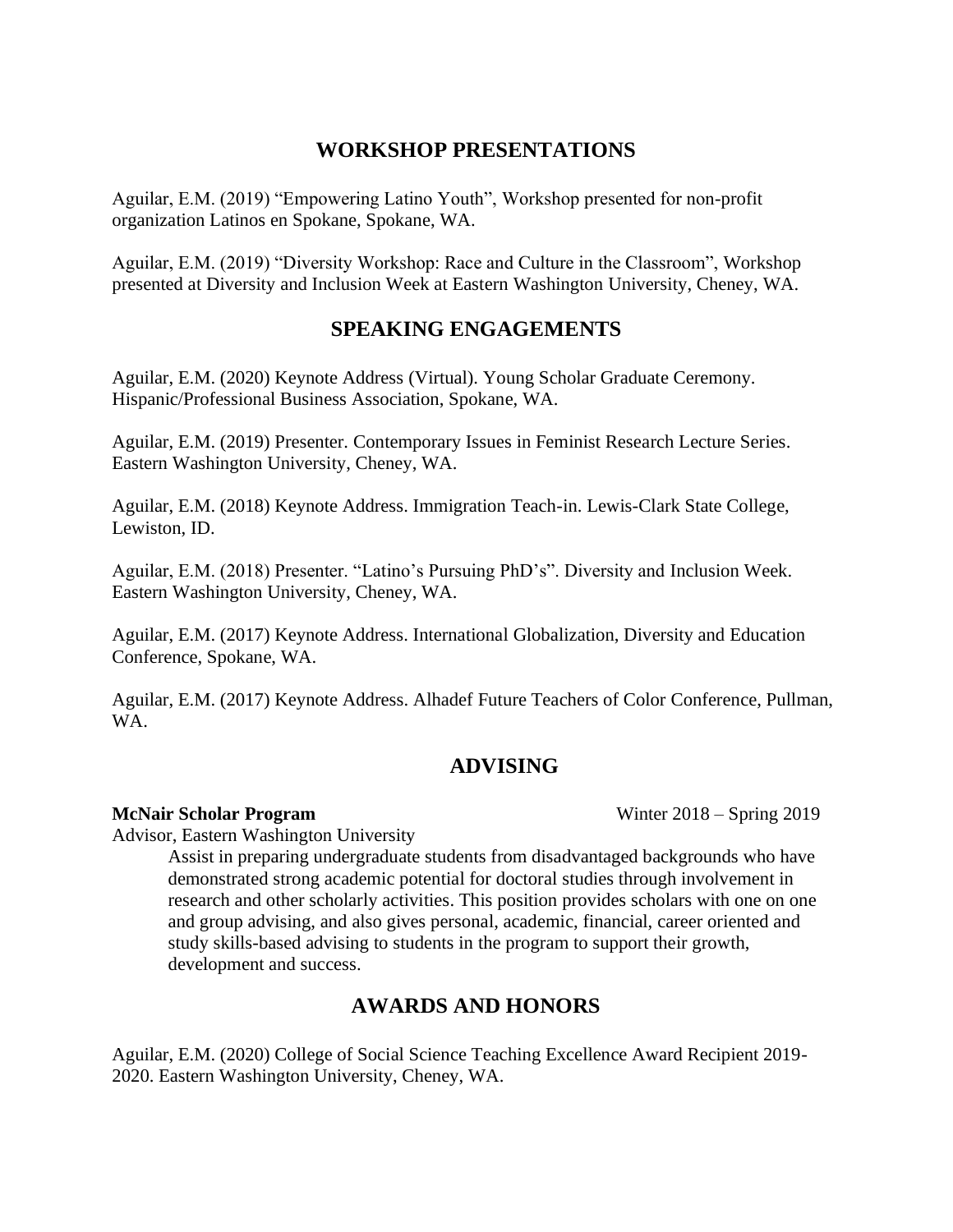Aguilar, E.M. (2020) National Science Foundation STEM for All Video Showcase 2020. "Culturally Responsive Indigenous Science" Presenter's Choice Award

Aguilar, E.M. (2016) Recognition of dedication and contribution to the success of the first annual UNDOCU/QUEER conference at Washington State University.

Aguilar, E.M. (2007) General News Report: "Arson Arrests" 1st Place. Idaho Press Club

Aguilar, E.M. (2006) Spot News Report: "Police Pursuit" 1<sup>st</sup> Place. Idaho Press Club

Aguilar, E.M. (2006) Serious Feature Report: "Bone Collectors" 1st Place. Idaho Press Club

### **FILM SCREENINGS**

Aguilar, E.M. (2018) "Between Worlds: A Personal Journey of Self-Reflection while on the Path of *Conocimiento"*, American Indian Studies Association, Tempe, AZ.

Aguilar, E.M. (2017) "Between Worlds: A Personal Journey of Self-Reflection while on the Path of *Conocimiento"*, International Globalization, Diversity and Education Conference, Spokane, WA.

### **WORKSHOPS ATTENDED**

"How We See People: Anti-Oppression Mass Incarceration Workshop (2020). Through practice, experience and discussion, the workshop develops a basic anti-oppression framework, especially useful for people who want to work in prison, work with people in reentry, or who work in nonprofits. The workshop also unpacks the roots of racism and mass incarceration and how they intersect with other forms of oppression.

Know Your Rights (2018). An intensive workshop about understanding your rights and that of others whom might be threatened by police or Immigration Custom Enforcement in or outside of the university. These rights apply to everyone, regardless of citizenship.

Native Ways of Knowing and Doing in Public Education (2018). This workshop focused on how to implement tribally specific curriculum with culturally relevant instructional practices that include teaching practices and knowledge systems.

4<sup>th</sup> Annual XITO Napa Institute (2017). An intensive professional development opportunity with applicable, goal-oriented work to bring back to our own communities Engaged in and learned about the decolonizing and rehumanizing theories and methodologies behind the successes of the former Tucson Mexican American Studies Program.

## **CONFERENCE MODERATOR**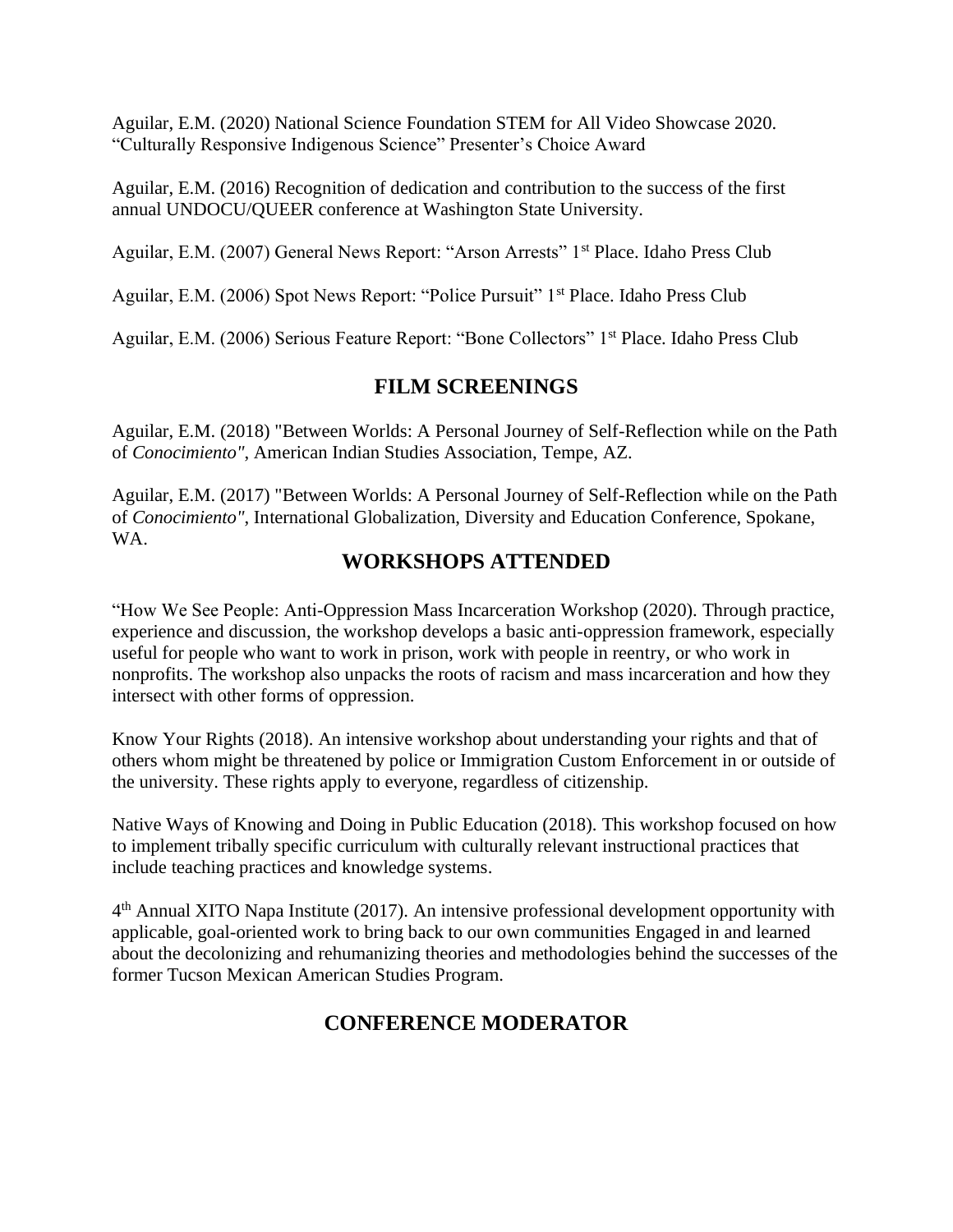Aguilar, E.M. (2017) The Evergreen State College - Tacoma Students in the yearlong Neoliberalism in the Neighborhood project." Pacific Northwest Foco Conference of the National Association for Chicana and Chicano Studies, Cheney, WA.

## **VIDEO PROJECTS AND COMMUNITY OUTREACH**

Aguilar, E.M. (2020) Culturally Responsive Indigenous Science.

https://drive.google.com/file/d/11Toiq-VtOyWHyo6BqQrozTTgsZSlrCrt/view?usp=sharing

National Science Foundation STEM for All Video Showcase 2020. Presenter's Choice Award. The intersection between Indigenous and Western science continues to be of great importance to K-12 science education, particularly with regards to broadening participation in STEM. With over five hundred federally recognized Native American tribes in the United States, there is much to learn and understand. This Culturally Responsive Indigenous Science project seeks to advance this knowledge base through research and by catalyzing new approaches to Indigenous science, technology, engineering, and mathematics (ISTEM) learning.

Aguilar, E.M. (2019) Media Center for Transformation and Social Change <https://inside.ewu.edu/mctsc/>

The MCTSC is a multimodal media center that creates positive social change by connecting digital scholarship to critical literacy and practice. The MCTSC develops critical consciousness and strategic action planning with Eastern Washington University students, faculty, staff and community youth who are seeking to become agents of change in a vastly digital world. A key element of this project is the use of innovative resources, and communication tools that addresses matters of equity and social justice.

Aguilar, E.M. (2019) DACA Testimonio [https://www.youtube.com/watch?time\\_continue=2&v=g0PEeLav6aLs&feature=emb\\_logo](https://www.youtube.com/watch?time_continue=2&v=g0PEeLav6aLs&feature=emb_logo)

Alexis, a student at Eastern Washington University, wanted to share his DACAmented story with the world. He found the courage to step out of the shadows and out in front of the camera to educate people about what it is like being undocumented all for creating positive social change.

Aguilar, E.M. (2019) Tampon Project <https://www.youtube.com/watch?v=m-HnLhUyR08&feature=youtu.be>

Students at Eastern Washington University strive to bring about a positive change to the lives of all students on campus by making menstrual products free and more accessible on campus. With this movement, less students would miss class due to their periods and in turn would create higher grades, higher confidence, and higher graduation rates. With less stress and worry about how or when they will be able to get a menstrual product if needed, students would be more inclined to participate in school activities and clubs as well.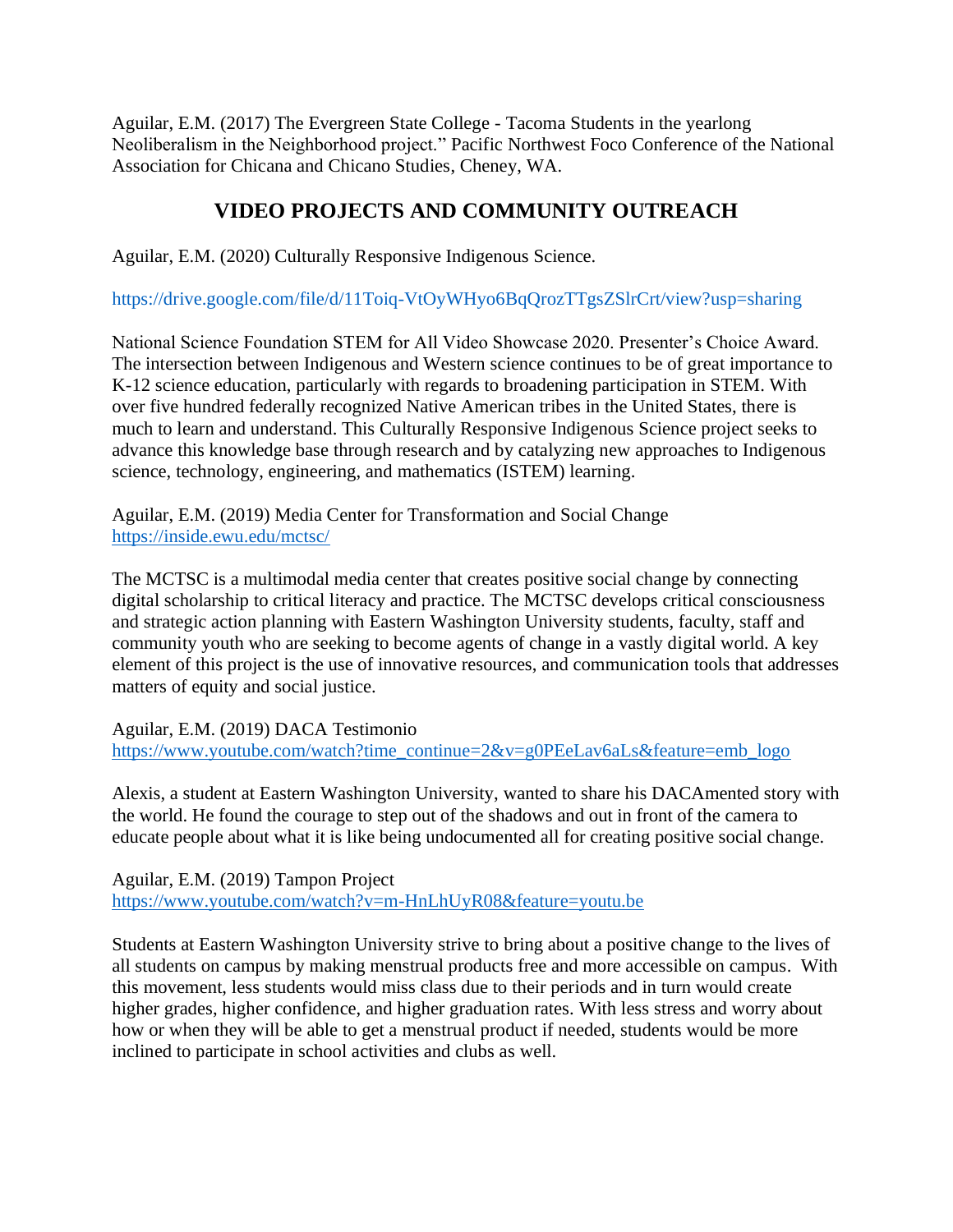Aguilar, E.M. (2019) Culturally Responsive Indigenous Science.

<https://drive.google.com/file/d/11Toiq-VtOyWHyo6BqQrozTTgsZSlrCrt/view?usp=sharing> The intersection between Indigenous and Western science continues to be of great importance to K-12 science education, particularly with regards to broadening participation in STEM. With over five hundred federally recognized Native American tribes in the United States, there is much to learn and understand. This Culturally Responsive Indigenous Science project seeks to advance this knowledge base through research and by catalyzing new approaches to Indigenous science, technology, engineering, and mathematics (ISTEM) learning.

Aguilar, E.M. (2016) Dear Ms. Shelton. [https://www.youtube.com/watch?v=oKeg44b\\_36Q](https://www.youtube.com/watch?v=oKeg44b_36Q)

Students at Jefferson Elementary School in Pullman recently wrote letters to Paula Young Shelton, a child of the Civil Rights. Shelton was the daughter of an activist, grew up in the deep south, and joined her family on the historic march from Selma to Montgomery. Paula Young Shelton personally answered every student's letter in the class and will be visiting them in an upcoming assembly facilitated by the College of Education at Washington State University.

Aguilar, E.M. (2016) From Out of the Shadows: The Crimson Group <https://www.youtube.com/watch?v=EWcx36dyU20>

Provide a platform on social media for undocumented students by amplifying their voice. The Crimson Group is a support group for all "dreamers" who wish to learn, lead, and advocate at Washington State University.

Aguilar, E.M. (2015) Your Life Matters: Black Parents Speak out About Injustice and Blackness in America. <http://youtu.be/djyQYmo9FRM>

The purpose of this video project is to explore the voices of parents in the community sharing their stories and strategies to explain to their children the US judicial and policing system in light of recent events in Ferguson, New York, and Ohio. This research project seeks to use video narratives/documentary film to share the conversations happening around the country through local community members.

Aguilar, E.M. (2014) Hip Hop Showing Love and Building Communities: Tupac's Legacy Continuing to Empower. <https://www.youtube.com/watch?v=UY9zkfYMcRw>

The late Tupac Shakur identified and magnified societies social ills in which were and are not being addressed by political and community leaders such as racial inequities, exploitive economies, and the war on drugs. He did so in a visceral way that gave and continues to give people in his community strength to want to make change.

Aguilar, E.M. (2013) This is Who I am: visual Counter Narratives from Schitsu'umsh Youth